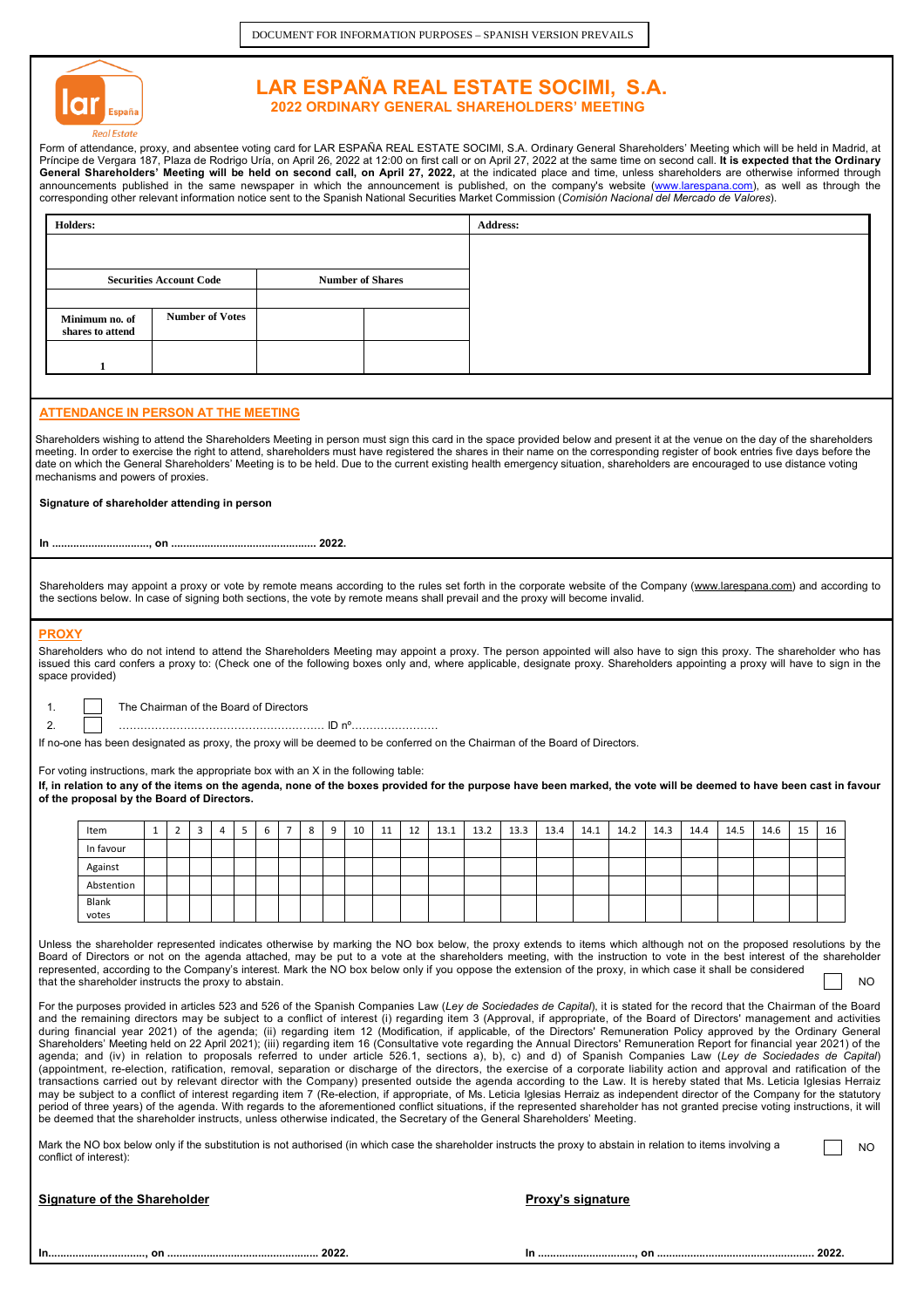DOCUMENT FOR INFORMATION PURPOSES – SPANISH VERSION PREVAILS

# **DISTANCE VOTING**

Shareholders who do not intend to attend the Shareholders Meeting nor appoint a proxy may cast a distance vote. The shareholder who issues this card wishes to cast a distance vote in favour of the proposed resolutions by the Board of Directors with regards to the items set forth in the agenda attached and published by the Company, unless they indicate another direction of the vote. If, in relation to any of the items on the agenda, none of the boxes provided for the purpose have been marked, the vote will be deemed to have been cast in favour of the proposal by the Board of Directors. In all cases, in addition to the provisions of the Law, the Articles of Association, and the Shareholders Meeting Regulations, it is also necessary to comply with the rules included in the call notice and on the Company's website [\(www.larespana.es\)](http://www.larespana.es/) (mark the appropriate box with an X):

| Item       | л. | <u>.</u> | ∽<br>د | 4 | - | b | 8 | q | 10 | 11 | 12 | 13.1 | 13.2 | 13.3 | 13.4 | 14.1 | 14.2 | 14.3 | 14.4 | 14.5 | 14.6 | 15 | 16 |
|------------|----|----------|--------|---|---|---|---|---|----|----|----|------|------|------|------|------|------|------|------|------|------|----|----|
| In favour  |    |          |        |   |   |   |   |   |    |    |    |      |      |      |      |      |      |      |      |      |      |    |    |
| Against    |    |          |        |   |   |   |   |   |    |    |    |      |      |      |      |      |      |      |      |      |      |    |    |
| Abstention |    |          |        |   |   |   |   |   |    |    |    |      |      |      |      |      |      |      |      |      |      |    |    |
| Blank      |    |          |        |   |   |   |   |   |    |    |    |      |      |      |      |      |      |      |      |      |      |    |    |
| votes      |    |          |        |   |   |   |   |   |    |    |    |      |      |      |      |      |      |      |      |      |      |    |    |

Unless the shareholder indicates otherwise by marking the NO box below, and regarding the resolutions which have not been proposed by the Board of Directors or items which are not included on the agenda attached, it will be deemed that the shareholder instructs the Chairman of the Board of Directors, following the vote direction rules and substitution in case of conflict of interest rules set forth in the Proxy section above. Mark the NO box below only if you oppose the proxy and the substitution (in which case it shall be considered that the shareholder abstains with regards to said proposals). NO

# **Signature of the Shareholder**

**In ................................, on ..................................................... 2022.**

### **PERSONAL DATA PROTECTION**

The personal data provided by shareholders to the Company for the exercise of their voting, attendance or delegation rights at the General Shareholders' Meeting or which are provided by the banks and stock agencies and companies in which the shares of the shareholders are deposited, through the entity responsible to keep the register of book entries, shall be processed by the Company, in its capacity as data controller, for the purposes of managing the development, fulfilment and control of the current relationships with shareholders, regarding the convening and holding of the General Shareholders' Meeting, as well as in order to comply with legal obligations. The data may be communicated to the Notary attending who will draw up the minutes of the General Shareholders' Meeting. The processing of data is necessary for the purposes indicated and its legal basis is the relationship as a shareholder as well as compliance with legal obligations. The data shall be kept for the duration of such relationship and, thereafter, for a period of six years only in order to be able to deal with any legal or contractual actions, unless, exceptionally, a longer limitation period would apply.

In case the attendance or delegation card includes personal data referring to third parties, the shareholder must inform them of the points indicated herein in relation to the processing of personal data and comply with any other requirements which may be applicable for the proper assignment of personal data to the Company, without the Company having to take any additional action *vis-à-vis* the interested parties.

Owners of personal data may exercise their rights of access, correction, opposition, suppression, limitation of processing and portability, as well as any other rights recognised by current legislation on data protection, by sending a letter with the reference "Data Protection" (attaching a photocopy of the ID or identification document) in which their request is specified, addressed to the Company's data protection delegate, through the e-mail address, dpd@grupolar.com, or at the postal address Lar España Real Estate SOCIMI, S.A., c/ María de Molina 39, 10<sup>th</sup> floor, postal code 28006 Madrid, Spain. Owners of personal data may also file complaints with the competent data protection control authority.